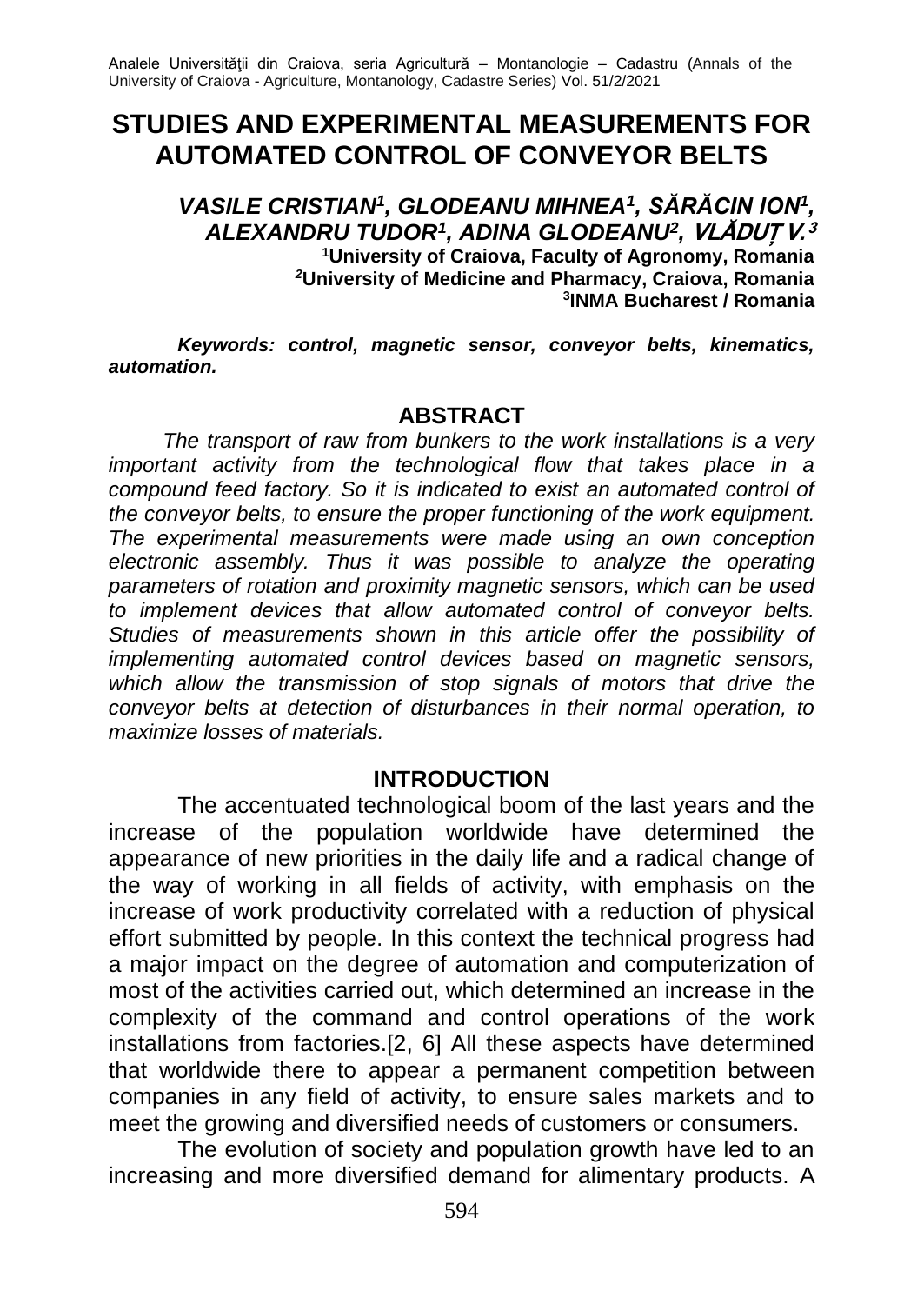solution to satisfy these demands was offered by zootechnical farms, which have increased the number of animals or birds they raise and diversified their products sold in the profile markets. Automatically, given the need of food for these animals and birds from farms, the compound feed factories also had a rapid development.[8, 11]

The studies and experimental measurements presented in this article were made in a compound feed factory, given the complexity of the technological flow, with several successive activities: storage in bunkers, transport of raw materials, grinding, dosing, mixing, granulation, homogenization, cooling, packing.[4, 10]

For various reasons, unforeseen events can appear during these activities that may disturb the proper functioning. That is why numerous studies and analyzes have been made for the improvement of the work installations in the endowment of the compound feed factories.[1, 9] Thus, certain problems can appear during the transport of raw materials from the bunkers to the work equipment, or during the distribution and dosing of the components used to obtain the various recipes of compound feed. Conveyor belts are used for handling raw materials both inside bunkers and between work installations from compound feed factories (CFF).[10, 11]



*Figure 1: Conveyor belts from a compound feed factory*

The studies from this article showed the need to use automated devices for command and control of transport belts, to provide the correct quantities for the preparation of desired recipes of compound feed. For the automation of work installations it is proposed to use magnetic speed and proximity sensors, and the results obtained through the experimental measurements presented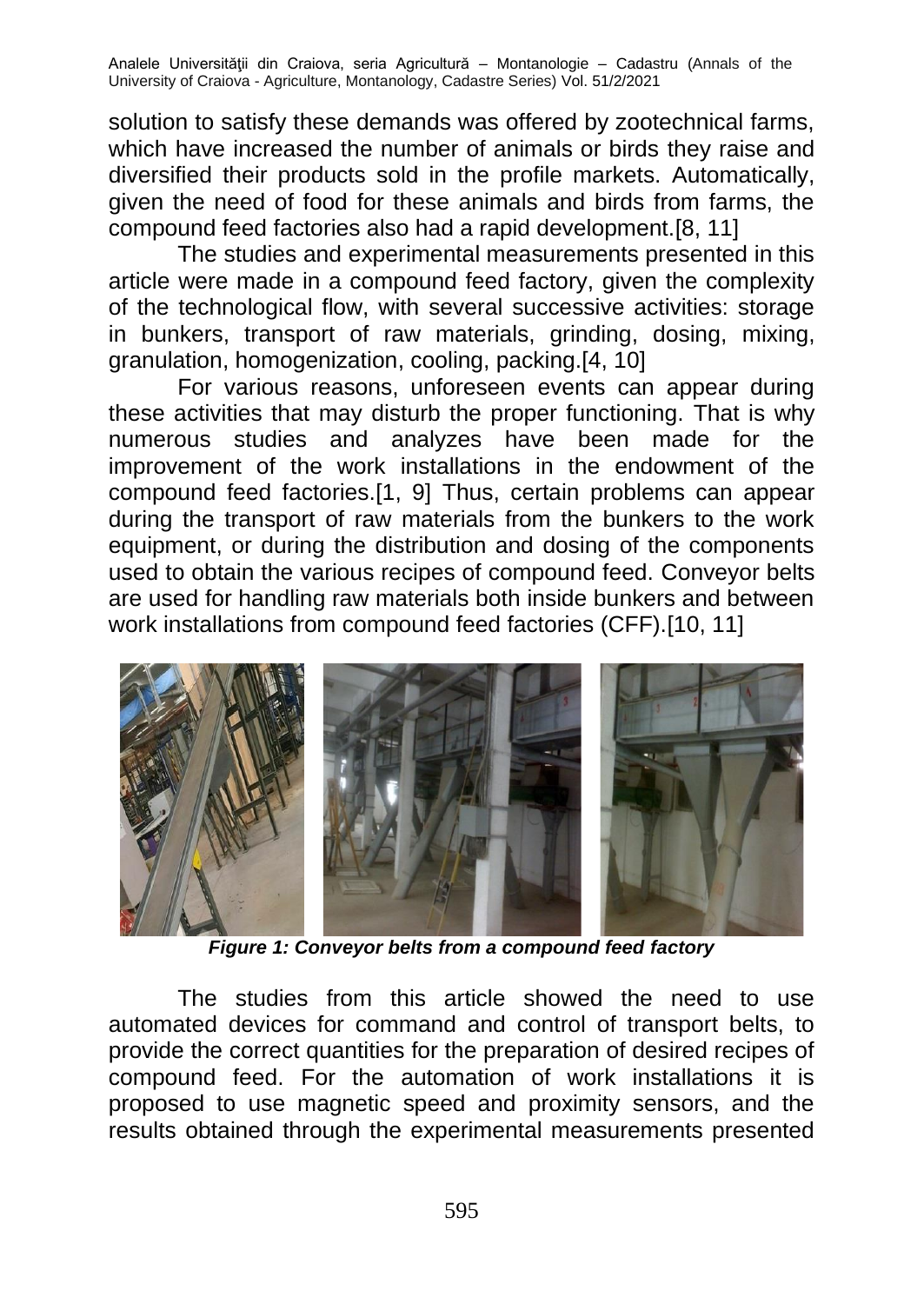in this paper attest to the advantage of using automated and computerized command and control devices.

# **MATERIAL AND METHOD**

Material and method. The raw materials and other ingredients needed in the production process are in bunkers, warehouses or deposits. From here they will reach at equipment and work installations with the help of horizontal or inclined conveyor belts.[5] They consist of a rollers succession that form a closed chain, driven in a motion by means of three-phase electric motors with start by type star-delta.[3, 7, 11]

The operation of the conveyor belts in a factory must be very safe, so as to avoid the blockage or loss of raw materials along the route. This safety can be achieved by the automated command and control of the conveyor belts, by using electronic command and control devices implemented with the help of magnetic rotation and distance sensors, as well as contactors or relays.

The studies from this article focused on performing experimental measurements on the operation of the two types of magnetic sensors that are used to implement automated devices for command and control of the operation of conveyor belts.

The principle of operation of magnetic sensors is as follows: it determines the transformation of a non-electrical input size into an electrical output size (voltage). For the two types of magnetic sensors analyzed in this paper, the non-electrical input sizes are represented by the speed of a metal object, respectively by the physical distance in relation to a metal body.[3, 7, 9]

To accomplish this transformation from non-electrical input to electrical output, the internal structure of magnetic sensors has the following components (figure 2): sensitive coils (1); high frequency oscillator (2); bistable circuit (3); electronic demodulation block (4); signal amplifier (5); metal body that changes the length of the magnetic field lines (6).



*Figure 2: Components of a magnetic sensor*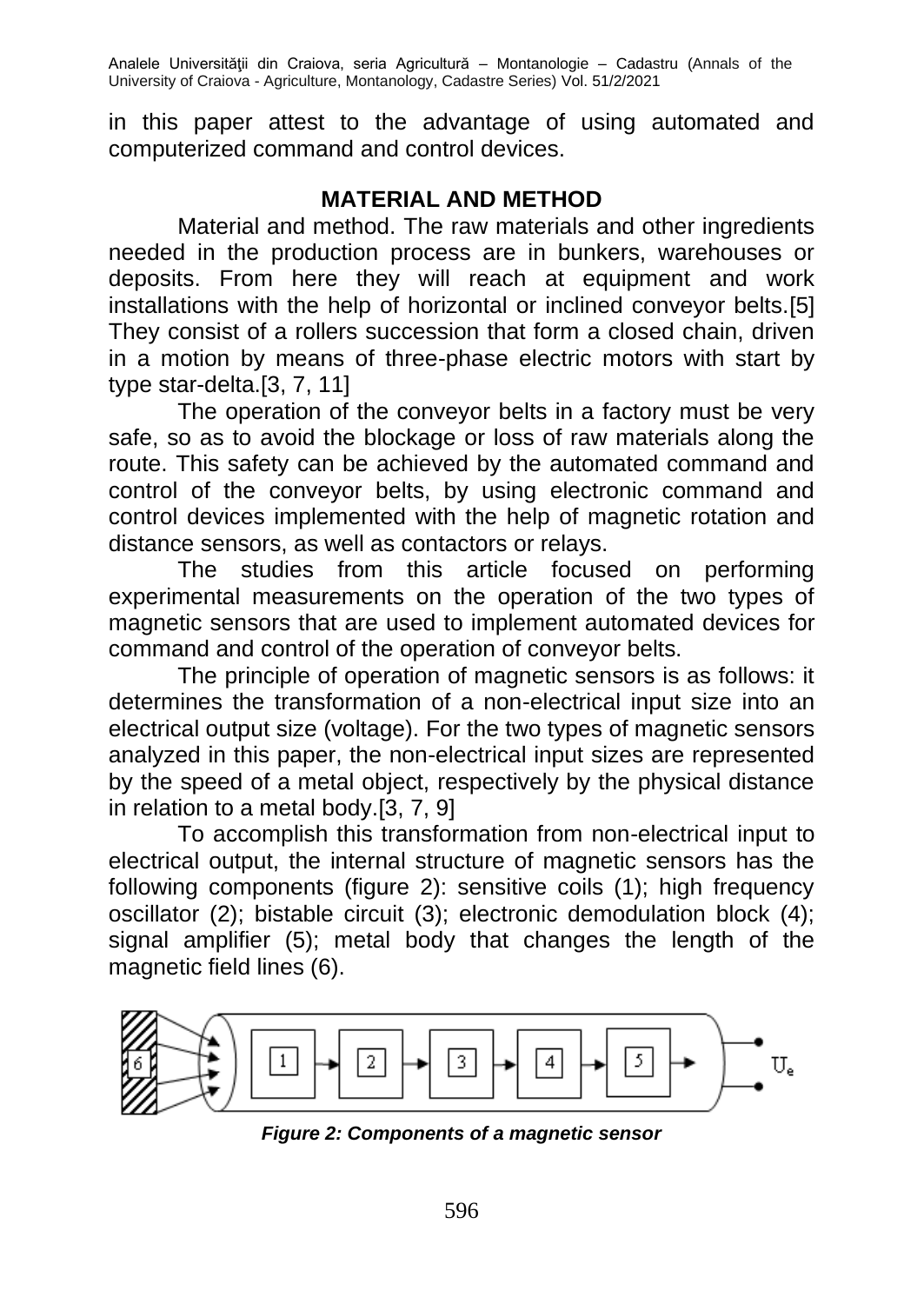The magnetic sensors always are reported to a metal body according to the diagram in figure 2, their operation being based on the influence of this metal body (6) on the magnetic field generated by the sensing coils (1) fed by the high frequency oscillator (2). The approach of the metal body to the side with the sensitive coils of the sensor determines the change of the magnetic field emitted by these coils, which changes the magnetic impedance of the oscillating circuit. Automatically a damping of the oscillations takes place and automatically generates a change of the inductance of the magnetic circuit, noticed by the bistable circuit (3) initially found in inactive state "0", which switches to the active state "1" of operation. The electronic demodulation block (4) takes the signals of the bistable circuit and converts them into electrical signals corresponding to states "0" (inactive) or "1" (active) of the output size (figure 3) that can thus be detected by the signal amplifier (5), this being the one that will provide the final value of the output size (Ue) through the built-in circuits (figure 4).



*Figure 3: The electrical output size from the bistable circuit of the magnetic sensor*



*Figure 4: Electronic circuit of amplifier for electrical output size (Ue)*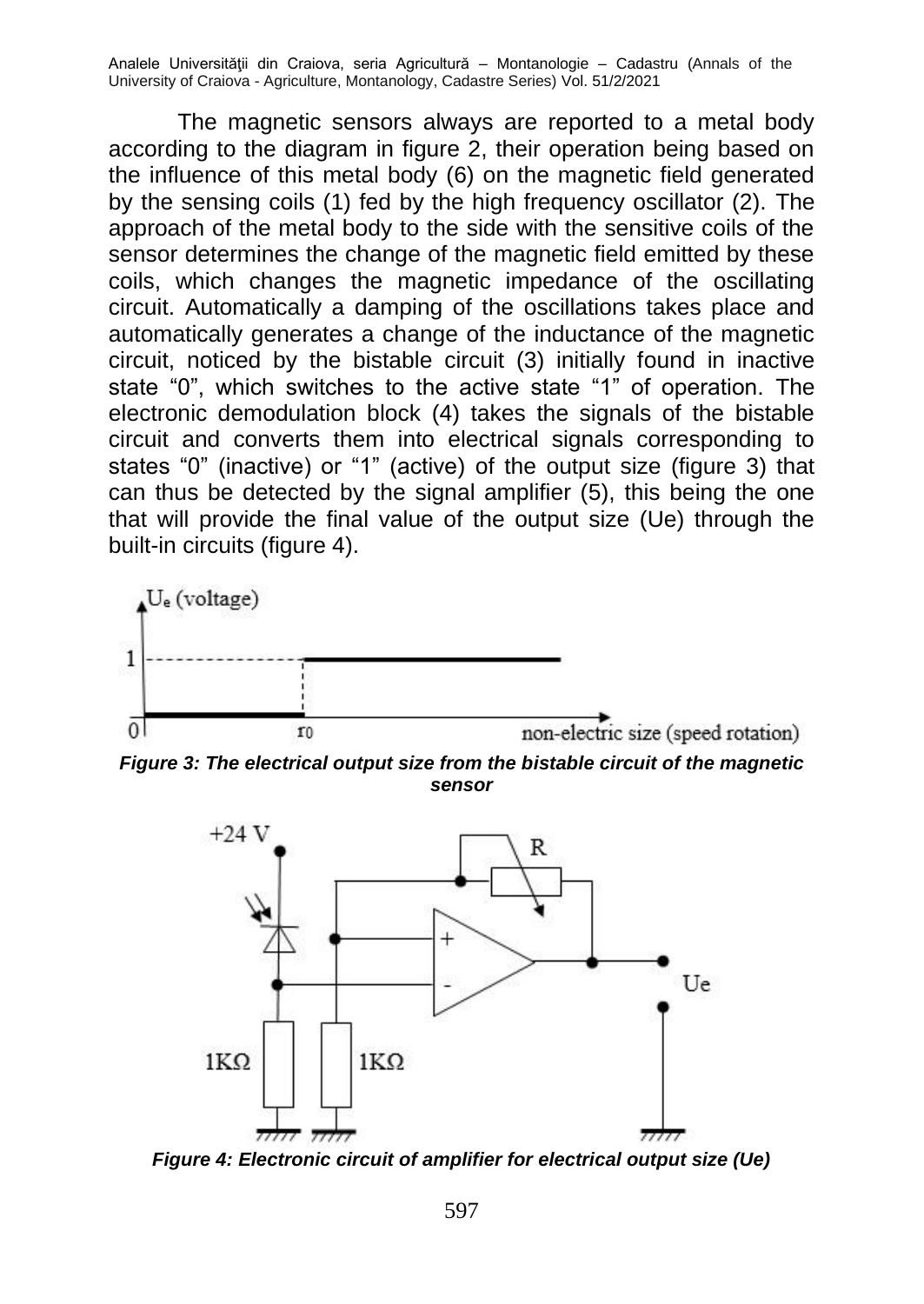Because the electrical signal produced by the bistable circuit inside the magnetic sensor is very weak in intensity, it will be increased by the amplification module so as to obtain an output voltage which can activate the relays and contactors that drive the motors of the conveyor belts. The operation of these motors is stopped when the conveyor belts are overloaded or the support and guide drums are blocked with raw materials falling during the movement which can cause a deteriorating or even breaking of them. These unpleasant events cause losses by interrupting the production process, but also losses due to the high costs required to repair or replace the conveyor belts.

Studies performed have shown that the two types of magnetic sensors can be used to implement automated devices to control the operation of conveyor belts in factories precisely to avoid such unpleasant events during the technological flow. This article presents the working parameters of some rotation and proximity magnetic sensors, obtained through experimental tests with the help of an electronic assembly of own design. The values thus measured (figure 5) allowed the study of the reaction times to the two types of magnetic sensors used in the construction of the automated control devices of the conveyor belts from the factories.



Figure 5: Determination of the operating parameters for the magnetic sensors

## **RESULTS AND DISCUSSIONS**

The studies presented in this paper started from the premise that in any factory, regardless of the field of activity, there is a movement of raw materials and other ingredients between bunkers and work installations. This activity is made with the help of conveyor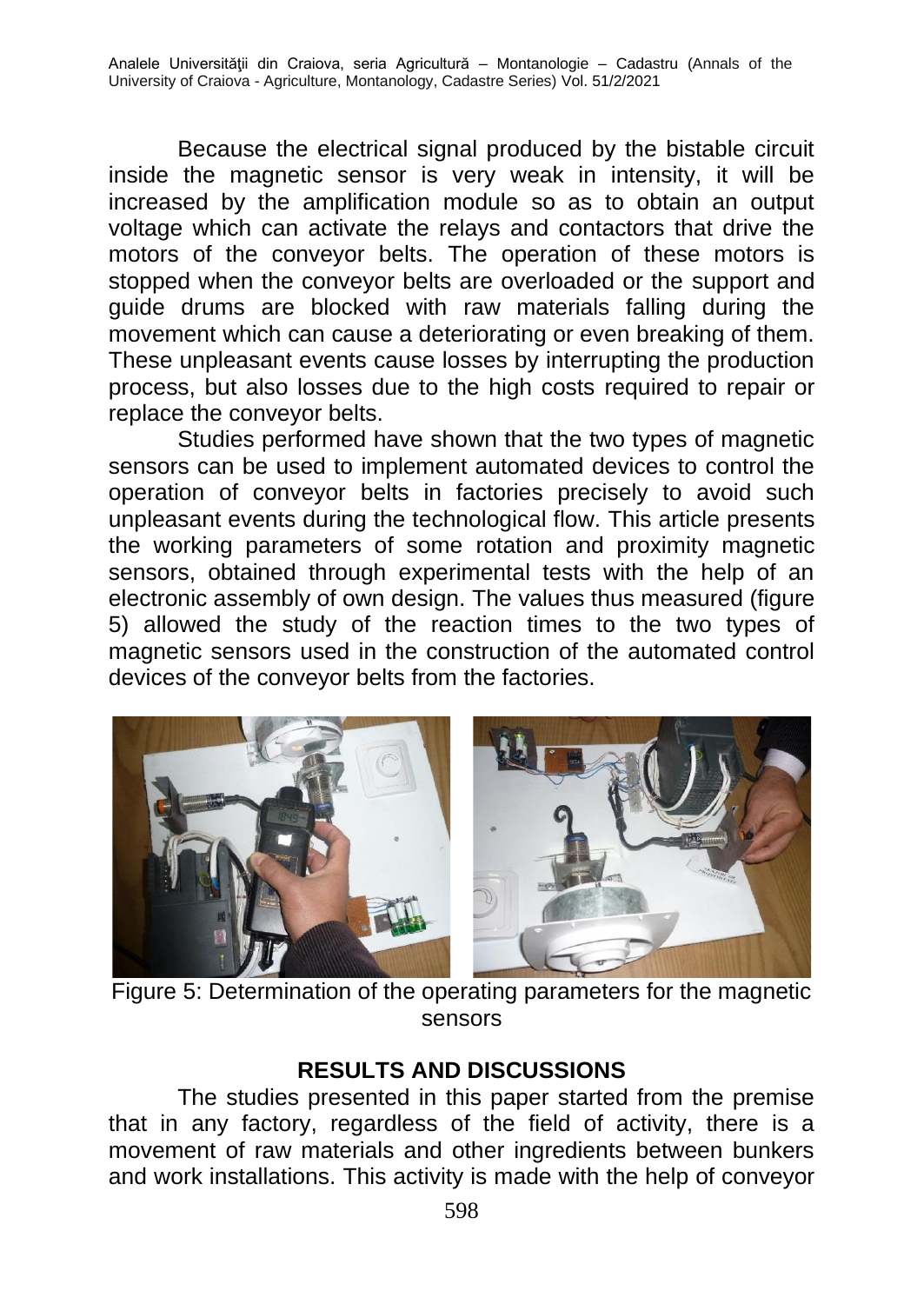belts, which can be critical points in the technological flow of production. Thus experimental research were performed which allowed the implementation of automated command and control devices through the use of magnetic sensors, which constantly monitor the optimal operation of motors that drive the movement of conveyor belts, with the aim of immediate stopping so as to avoid deteriorating or breaking of them.

The electronic assembly made especially for these studies allowed the making of experimental measurements of the characteristic parameters of operation for the rotation and proximity magnetic sensors, used in the construction of automated devices for command and control of transport belts.

The first experimental measurements were made for proximity magnetic sensors. The functional parameters followed were: the distances that allow the detection of the presence of a metal body and after how long is sent the detection signal of that metal body. The results of the experimental measurements are presented in table 1.

*Table 1*

| Sensor<br>type                 | <b>Experimental measurements</b> |      |     |            |       |      |                                      |     |                   |                  |     |               |               |                |     |     |
|--------------------------------|----------------------------------|------|-----|------------|-------|------|--------------------------------------|-----|-------------------|------------------|-----|---------------|---------------|----------------|-----|-----|
| XS112-<br><b>BLPAL2</b> Sensor | <b>Distance</b><br>[cm]          | 0.8  | 0.9 | 1          | 1.1   | 1.2  | 1.3                                  |     | $1.4$ 1.5 1.6     |                  | 1.7 |               | $1.8$   $1.9$ | $\mathfrak{p}$ | 2.1 | 2.2 |
|                                | response                         | Yes. | Yes | Yes        | Yes l | Yesl | Yes  Yes Yes Yes Yes Yes Yes Yes Yes |     |                   |                  |     |               |               |                |     | No. |
|                                | Response<br>time [s]             | 0.4  | 0.5 | 0.6        | 0.6   | 0.7  | 0.7                                  | 0.8 | 0.9               | 1                | 1.1 | 1.3           | 1.5           | 1.8            | 2   |     |
| X-4017                         | Distance<br>[cm]                 | 0.8  | 0.9 | 1          | 1.1   | 1.2  | 1.3                                  |     | $1.4$   1.5   1.6 |                  | 1.7 | 1.8           | 1.9           | $\mathfrak{p}$ | 2.1 | 2.2 |
|                                | Sensor<br>response               | Yes. | Yes | Yes        | Yesl  | Yes  | Yes  Yes Yes Yes Yes Yes Yes Yes Yes |     |                   |                  |     |               |               |                |     | No. |
|                                | Response<br>time [s]             | 0.5  | 0.5 | 0.6        | 0.7   | 0.7  | 0.8                                  | 0.9 | 1                 | 1                | 1.2 | 1.4           | 1.7           | 1.9            | 2.1 |     |
| XMX-<br>341                    | Distance<br>[cm]                 | 0.8  | 0.9 | 1          | 1.1   | 1.2  | 1.3                                  | 1.4 |                   | $1.5$   $1.6$    |     | $1.7$   $1.8$ | 1.9           | 2              | 2.1 | 2.2 |
|                                | Sensor<br>response               | Yes  | Yes | <b>Yes</b> | Yes   | Yesl | Yes  Yes Yes Yes Yes Yes Yes Yes     |     |                   |                  |     |               |               |                | No. | No. |
|                                | Response <br>time [s]            | 0.6  | 0.6 | 0.7        | 0.8   | 0.9  | 1                                    | 1.1 | 1.3               | 1.4 <sub>l</sub> | 1.6 | 1.9           | 2.1           | 2.2            |     |     |

#### **Times and distances of reaction for proximity sensors**

The results of these experimental researches show that for the 3 types of proximity magnetic sensors analyzed the maximum value of the distance to which the metal object is detected is about 2.1 cm,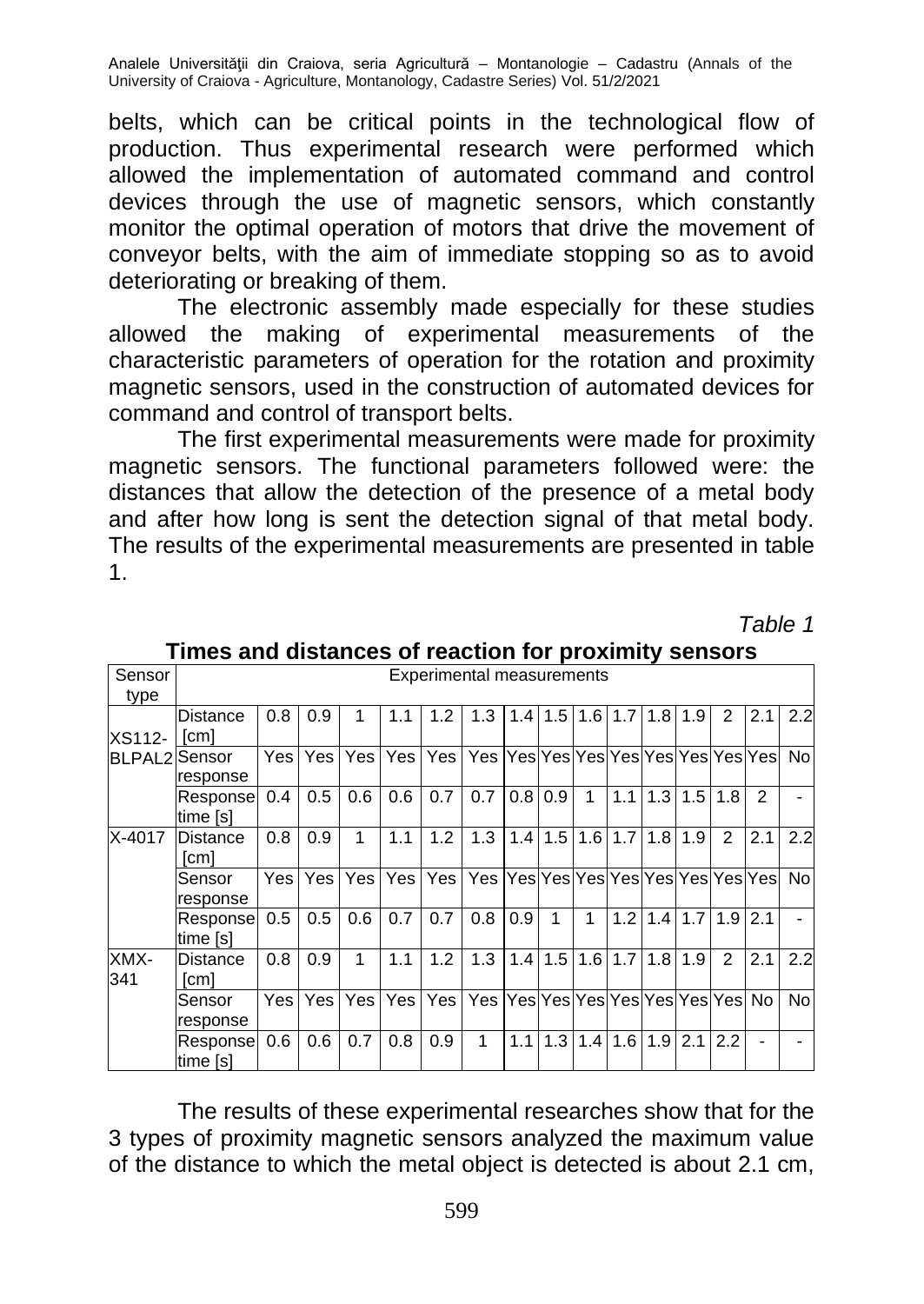and when exceeding this distance the pulses sent by these sensors are stopped. Thus, the disappearance of electrical impulses from the sensor will cause to stop the motor that moves the conveyor belts.

The values of response times depending on the distance between the analyzed proximity sensors and the metal body considered as a fixed landmark is represented graphically in figure 6.



*Figure 6: Response times depending on the distance from the metal object to the proximity sensors*

During these researches the metal object remained as a fixed landmark and the sensor was moved horizontally using the grip nuts. It started from the initial distance of 0.8 cm between the sensor and the metal object, then the sensor was removed by 1 mm at each experimental measurement, to the final distance of 2.2 mm, when the magnetic sensor did not react. Measurements indicated an increase in reaction time from 0.5 s to over 2 s. For the first two sensors the response limit is 2.1 cm, but with an advantage in response time in favor of the first type of magnetic sensor, which led to its use in the implementation of automated devices for command and control of conveyor belts.

In the second stage of the experiments with this electronic assembly, three models of magnetic speed sensors were also analyzed in this case, to establish the reaction times and the distance until which the sensor detects a metal body in rotating motion (table 2).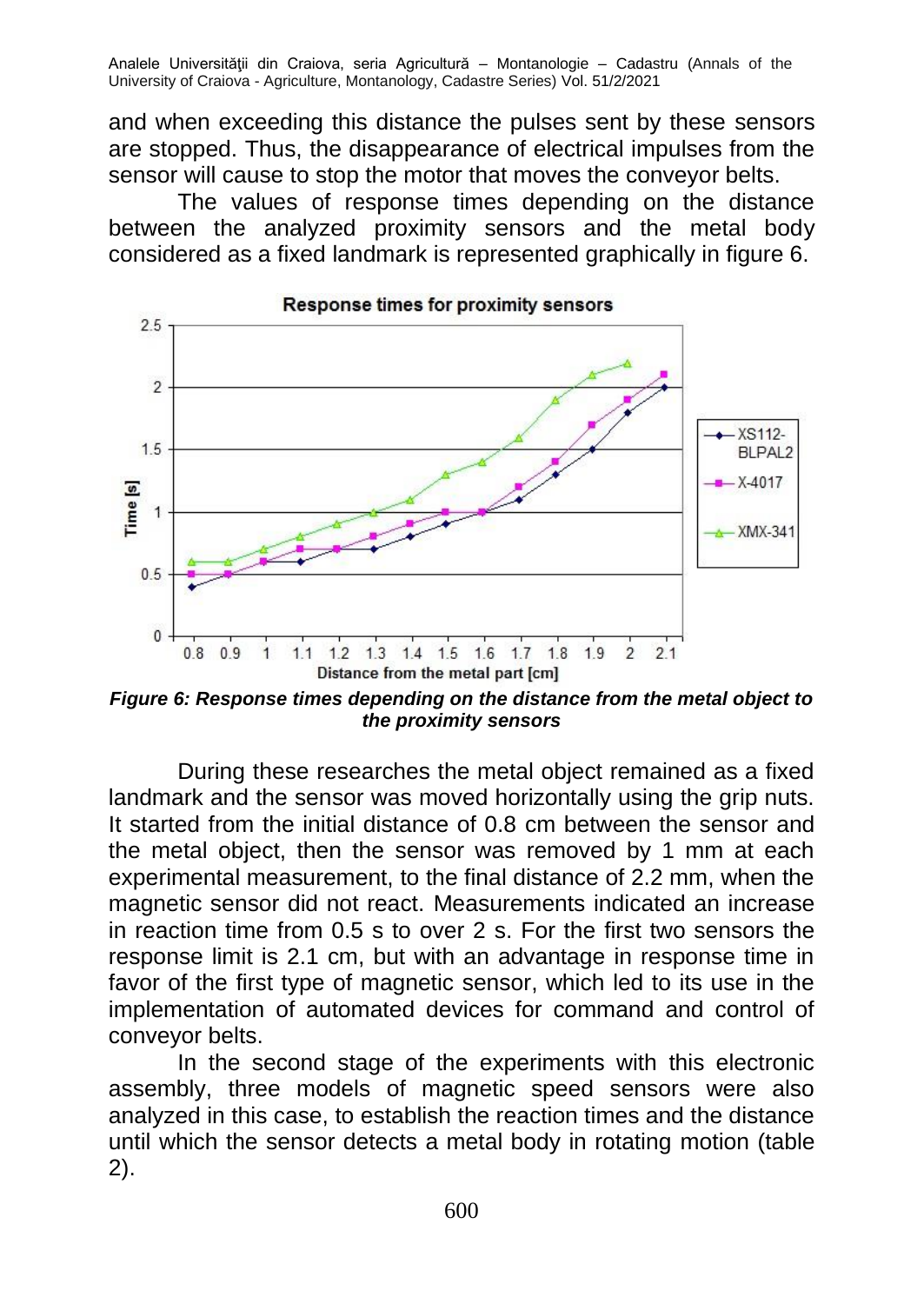#### *Table 2*

| Sensor<br>type | Experimental measurements |                                                                 |                                                                                          |  |  |  |  |  |                                                                                                                    |  |  |  |  |  |                                                                                     |                         |
|----------------|---------------------------|-----------------------------------------------------------------|------------------------------------------------------------------------------------------|--|--|--|--|--|--------------------------------------------------------------------------------------------------------------------|--|--|--|--|--|-------------------------------------------------------------------------------------|-------------------------|
| SPH3A0         | Distance                  | 0.9                                                             | 1                                                                                        |  |  |  |  |  | 1.1.1.2.1.3.1.4.1.5.1.6.1.7.1.8.1.9.2                                                                              |  |  |  |  |  |                                                                                     | 2.1 2.2 2.3 2.4         |
|                | [cm]                      |                                                                 |                                                                                          |  |  |  |  |  |                                                                                                                    |  |  |  |  |  |                                                                                     |                         |
|                | Rotational<br>speed [rpm] | 149 150 149 150 151 150 152 150 149 150 151 149 150 150 151 150 |                                                                                          |  |  |  |  |  |                                                                                                                    |  |  |  |  |  |                                                                                     |                         |
|                | Sensor<br>response        |                                                                 |                                                                                          |  |  |  |  |  |                                                                                                                    |  |  |  |  |  |                                                                                     |                         |
|                | Reaction<br>time [s]      | 1.5                                                             |                                                                                          |  |  |  |  |  |                                                                                                                    |  |  |  |  |  | $1.9$   2.4   2.7   3.1   3.6   4.1   4.3   4.5   4.7   5.1   5.3   5.6   5.9   6.1 |                         |
| ROS-P25        | <b>Distance</b><br>[cm]   | 0.9                                                             | $\mathbf{1}$                                                                             |  |  |  |  |  | $1.1$  1.2 1.3 1.4 1.5 1.6 1.7 1.8 1.9 2                                                                           |  |  |  |  |  |                                                                                     | 2.1 2.2 2.3 2.4         |
|                | Rotational<br>speed [rpm] | 148 147 148 149 151 150 150 150 149 150 152 151 150 149 150 150 |                                                                                          |  |  |  |  |  |                                                                                                                    |  |  |  |  |  |                                                                                     |                         |
|                | Sensor<br>response        |                                                                 |                                                                                          |  |  |  |  |  |                                                                                                                    |  |  |  |  |  |                                                                                     |                         |
|                | Reaction<br>time [s]      |                                                                 | $1.4$  1.7   2.2   2.5   2.9   3.3   3.8   3.9   4.1   4.3   4.8   5.1   5.3   5.5   5.8 |  |  |  |  |  |                                                                                                                    |  |  |  |  |  |                                                                                     |                         |
| ST420          | Distance<br>[cm]          | 0.9                                                             | $\mathbf{1}$                                                                             |  |  |  |  |  | $\left  1.1 \right  1.2 \left  1.3 \right  1.4 \left  1.5 \right  1.6 \left  1.7 \right  1.8 \left  1.9 \right  2$ |  |  |  |  |  |                                                                                     | $2.1$   2.2   2.3   2.4 |
|                | Rotational<br>speed [rpm] | 149 149 149 148 149 149 150 151 149 150 151 149 151 150 169 150 |                                                                                          |  |  |  |  |  |                                                                                                                    |  |  |  |  |  |                                                                                     |                         |
|                | Sensor<br>response        |                                                                 |                                                                                          |  |  |  |  |  |                                                                                                                    |  |  |  |  |  |                                                                                     |                         |
|                | Reaction<br>time [s]      | 1.6                                                             |                                                                                          |  |  |  |  |  |                                                                                                                    |  |  |  |  |  | 2.1 2.6 2.8 3.2 3.9 4.1 4.4 4.8 5.2 5.4 5.6 5.9 6.2 6.4                             |                         |

### **The functional parameters for rotation magnetic sensors**

The sensors were mounted on a threaded support, which allows to adjust the distance between them and the metal object being in a rotating motion. The external threads of sensors allowed the made of experimental measurements in the range of 0.9-2.4 cm, for rotational speeds of the metal part between 148-152 rot/min, which were monitored using the EBRO DT-2236 tachometer. The results obtained by these experimental measurements indicated a reaction capacity of these sensors up to a distance of 2.3 cm, with a gradual increase in reaction times from 1.5 s to a maximum acceptable value of 6.3 s. Studies have confirmed a faster reaction time for the second type of sensor. That is why the ROS-P25 model was indicated for the implementation of an electronic device for command and control of the conveyor belts.

A graphical representation of the reaction times for the magnetic sensors analyzed as a function of the distance and rotational speed of the metal body attached to the drum of a motor is provided in figure 7.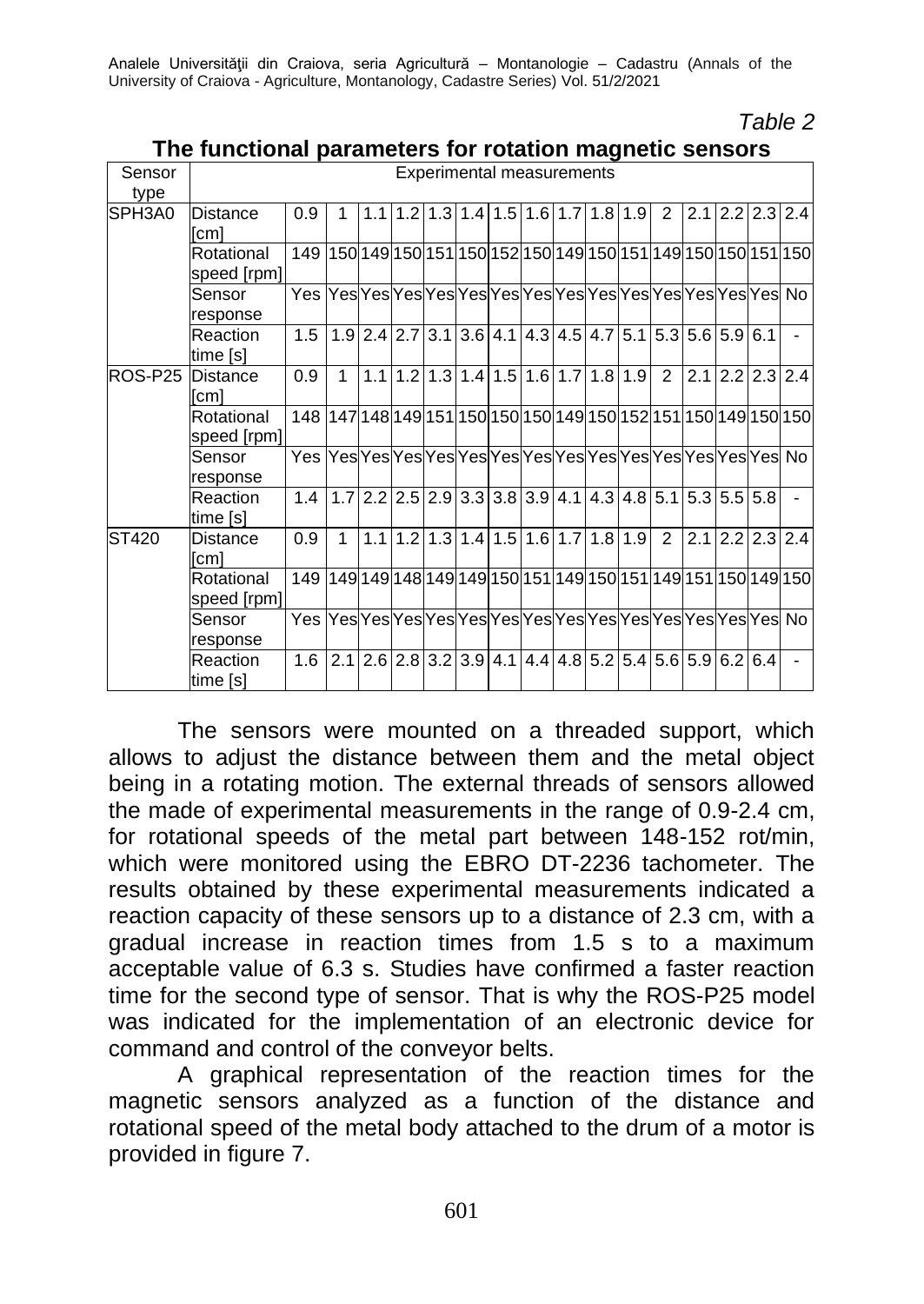

*Figure 7: Sensor response times as function of distance and rotational speed*

## **CONCLUSIONS**

In any factory, regardless of the field of activity, the work performances are determined by the quality of the technical equipment used, by the possibility of an automated and computerized control and by the reliability and efficiency during the technological flow.

Given that most factories purchase modern installations, there is a growing trend towards rigorous control of each activity carried out by the equipment, so as to eliminate as much as possible any problems that may occur at the work installations. The studies presented in this article confirm that these trends are also followed in the case of activities carried out with the help of conveyor belts.

The objective of this article is to study the possibilities of automated and computerized command and control of conveyor belts in a factory, by designing and implementing electronic devices based on rotation and proximity magnetic sensors and by developing computer programs to follow these activities of transport.

Due to the complexity of the production process, which involves travel from warehouses and bunkers to work equipment, all the studies and analyzes presented in this article were carried out in a compound feed factory. The results of experimental measurements obtained confirmed that installations with automated and computerized control minimize the risks of interruptions of activities in the technological flow and avoid losses of raw materials or other ingredients, allowing to obtain the desired compound feed recipe.